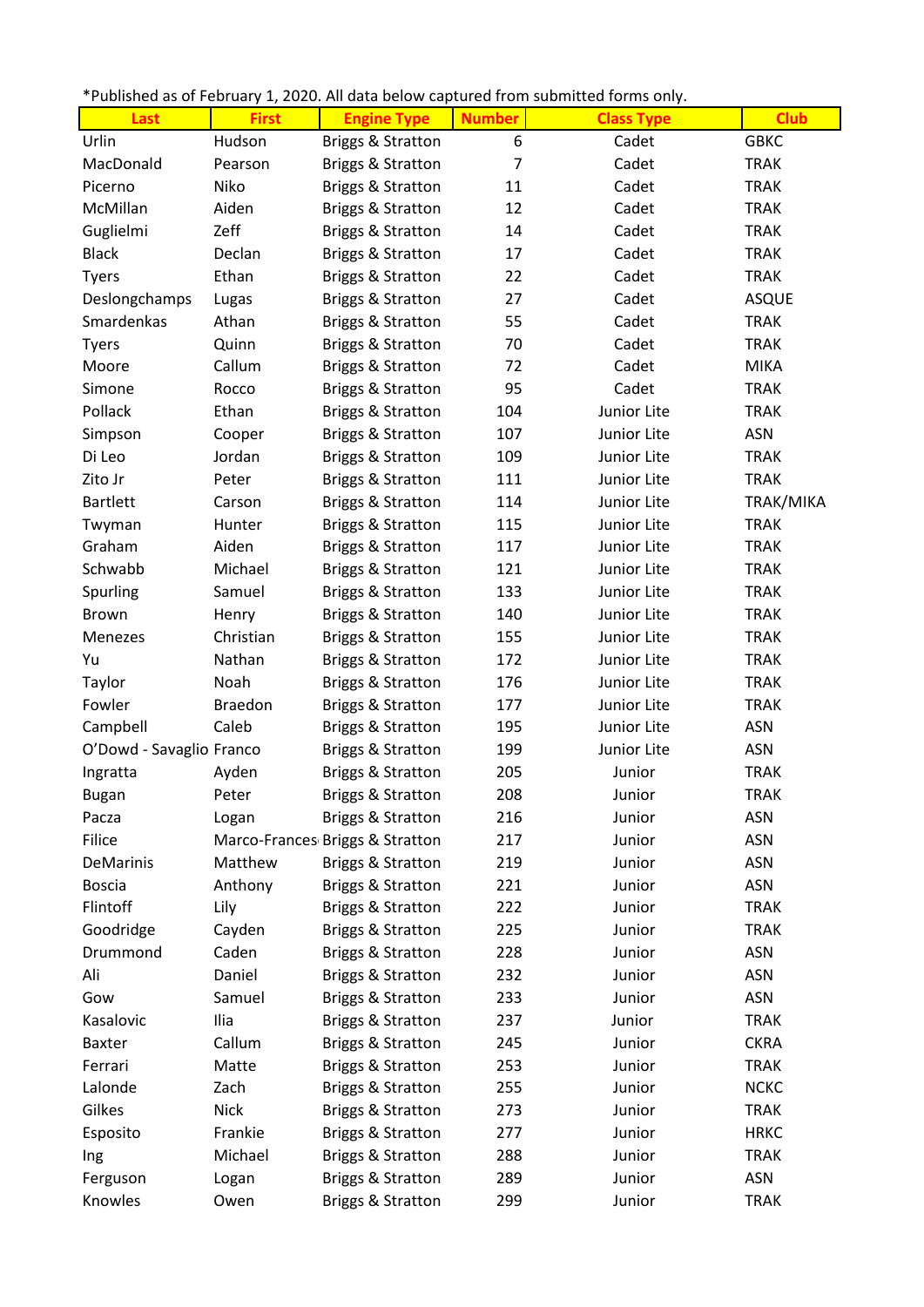| Murphy         | Alex           | Briggs & Stratton            | 308 | Senior  | <b>TRAK</b>  |
|----------------|----------------|------------------------------|-----|---------|--------------|
| Cowden         | John           | Briggs & Stratton            | 309 | Senior  | <b>TRAK</b>  |
| Matthews       | Mackenzie      | Briggs & Stratton            | 310 | Senior  | <b>TKC</b>   |
| Heacock        | Maddox         | Briggs & Stratton            | 312 | Senior  | <b>MIKA</b>  |
| Vanderbeck     | Dylan          | Briggs & Stratton            | 313 | Senior  | <b>PPKC</b>  |
| Lessard        | Eric           | Briggs & Stratton            | 316 | Senior  | <b>ASQUE</b> |
| Canuel         | Joanie         | Briggs & Stratton            | 317 | Senior  | <b>ASQUE</b> |
| Webster        | Chad           | Briggs & Stratton            | 320 | Senior  | <b>TRAK</b>  |
| Ploder         | Logan          | Briggs & Stratton            | 328 | Senior  | <b>TRAK</b>  |
| Herder         | Pearce         | Briggs & Stratton            | 331 | Senior  | <b>TRAK</b>  |
| Safari         | Evan           | Briggs & Stratton            | 333 | Senior  | <b>TRAK</b>  |
| Ferrari        | Francesca      | Briggs & Stratton            | 335 | Senior  | <b>TRAK</b>  |
| Taylor         | <b>Brennan</b> | <b>Briggs &amp; Stratton</b> | 350 | Senior  | <b>TRAK</b>  |
| <b>Bancila</b> | Adrian         | Briggs & Stratton            | 351 | Senior  | <b>TRAK</b>  |
| Guatto         | Peter          | Briggs & Stratton            | 355 | Senior  | <b>TRAK</b>  |
| Fletcher       | Keidon         | Briggs & Stratton            | 360 | Senior  | <b>TRAK</b>  |
| Drummond       | Alec           | Briggs & Stratton            | 368 | Senior  | ASN          |
| Palladino      |                |                              | 370 |         | <b>TRAK</b>  |
|                | Nicky          | <b>Briggs &amp; Stratton</b> |     | Senior  |              |
| <b>Boam</b>    | Zach           | Briggs & Stratton            | 373 | Senior  | <b>TRAK</b>  |
| Drummond       | Khloe          | Briggs & Stratton            | 386 | Senior  | <b>ASN</b>   |
| Aubin-Poirier  | Mickael        | <b>Briggs &amp; Stratton</b> | 388 | Senior  | <b>ASQUE</b> |
| Prior          | Jordan         | Briggs & Stratton            | 389 | Senior  | <b>ASN</b>   |
| Salvatore      | Tim            | Briggs & Stratton            | 391 | Senior  | <b>HRKC</b>  |
| Ruiz           | Javier         | Briggs & Stratton            | 396 | Senior  | <b>TRAK</b>  |
| Ali            | Adam           | <b>Briggs &amp; Stratton</b> | 398 | Senior  | <b>ASN</b>   |
| Savaglio       | Gianluca       | Briggs & Stratton            | 399 | Senior  | ASN          |
| O'Brien        | Andrew         | Briggs & Stratton            | 405 | Masters | <b>TRAK</b>  |
| Walsh          | Corey          | Briggs & Stratton            | 408 | Masters | <b>TRAK</b>  |
| Adams          | Kevin          | Briggs & Stratton            | 418 | Masters | <b>TRAK</b>  |
| Aguiar         | Rudy           | Briggs & Stratton            | 410 | Masters | <b>TKC</b>   |
| Conte          | Jeff           | Briggs & Stratton            | 413 | Masters | <b>TRAK</b>  |
| Chan           | Steven         | Briggs & Stratton            | 415 | Masters | <b>TRAK</b>  |
| Lessard        | Eric           | Briggs & Stratton            | 416 | Masters | <b>ASQUE</b> |
| Ryan           | Andrew         | Briggs & Stratton            | 419 | Masters | <b>TRAK</b>  |
| Lemme          | Chris          | Briggs & Stratton            | 420 | Masters | <b>TRAK</b>  |
| Goebel         | Steven         | Briggs & Stratton            | 422 | Masters | TRAK/MIKA    |
| Remedios       | Darren         | Briggs & Stratton            | 427 | Masters | <b>TRAK</b>  |
| D'ornellas     | Damian         | Briggs & Stratton            | 433 | Masters | <b>TRAK</b>  |
| Kennedy        | Mark           | Briggs & Stratton            | 445 | Masters | <b>TRAK</b>  |
| Conte          | Lorenzo        | <b>Briggs &amp; Stratton</b> | 458 | Masters | <b>TRAK</b>  |
| Holowczenko    | Robert         | Briggs & Stratton            | 469 | Masters | TRAK/MIKA    |
| Yanko          | Eli            | Briggs & Stratton            | 470 | Masters | <b>TRAK</b>  |
| Folino         | Rich           | Briggs & Stratton            | 480 | Masters | <b>HRKC</b>  |
| Cardoso        | Hugo           | <b>Briggs &amp; Stratton</b> | 481 | Masters | <b>TRAK</b>  |
| Stellato       | Cody           | <b>Briggs &amp; Stratton</b> | 488 | Masters | <b>TRAK</b>  |
| Skilton        | Daniel         | Briggs & Stratton            | 496 | Masters | <b>MIKA</b>  |
| Simpson        | Cooper         | Rok                          | 107 | Mini    | ASN          |
| Zhao           | David          | Rok                          | 108 | Mini    | <b>TRAK</b>  |
| Di Leo         | Jordan         | Rok                          | 109 | Mini    | <b>TRAK</b>  |
| Picerno        | Stefano        | Rok                          | 122 | Mini    | <b>TRAK</b>  |
|                |                |                              |     |         |              |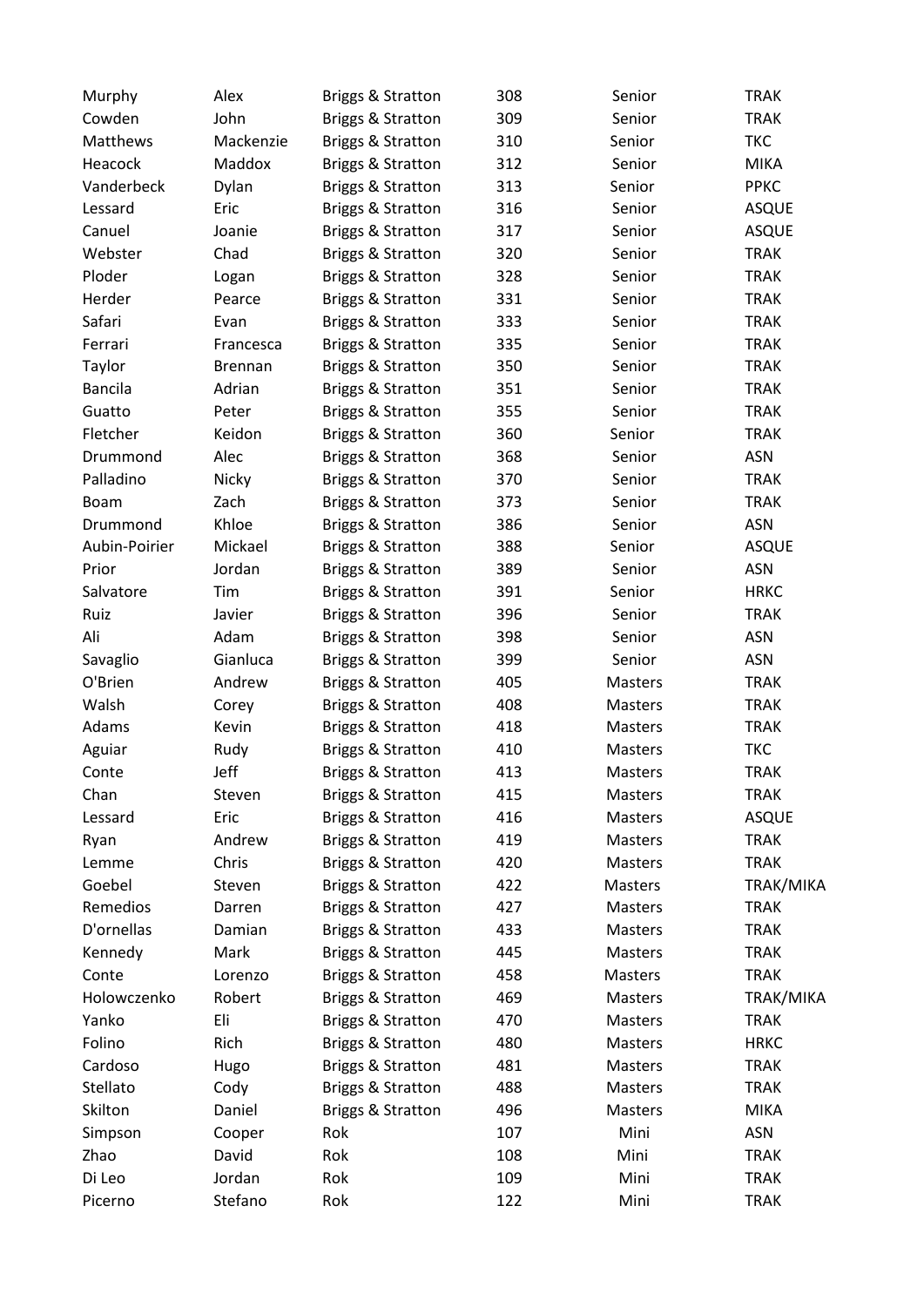| Simone        | Rocco             | Rok | 123 | Mini                                 | <b>TRAK</b>  |
|---------------|-------------------|-----|-----|--------------------------------------|--------------|
| Deslongchamps | Lucas             | Rok | 127 | Mini                                 | ASQUE        |
| Spurling      | Samuel            | Rok | 133 | Mini                                 | <b>TRAK</b>  |
| Deonarine     | Mayer             | Rok | 144 | Mini                                 | <b>TRAK</b>  |
| Campbell      | Caleb             | Rok | 195 | Mini                                 | <b>ASN</b>   |
| Lorusso       | Nicholas          | Rok | 199 | Mini                                 | <b>TRAK</b>  |
| Ingratta      | Ayden             | Rok | 205 | Junior                               | <b>TRAK</b>  |
| Filice        | Marco-Frances Rok |     | 217 | Junior                               | <b>ASN</b>   |
| Boyle         | Austin            | Rok | 218 | Junior                               | <b>TRAK</b>  |
| Paniccia      | Marcello          | Rok | 219 | Junior                               | <b>ASN</b>   |
| Vico          | Sara              | Rok | 220 | Junior                               | <b>TRAK</b>  |
| <b>Boscia</b> | Anthony           | Rok | 221 | Junior                               | <b>ASN</b>   |
| Ali           | Daniel            | Rok | 232 | Junior                               | <b>ASN</b>   |
| Morsillo      | Lorenzo           | Rok | 233 | Junior                               | <b>TRAK</b>  |
| Valverde      | Christian         | Rok | 244 | Junior                               | <b>TRAK</b>  |
| <b>Baxter</b> | Callum            | Rok | 245 | Junior                               | <b>CKRA</b>  |
| Ferrari       | Matte             | Rok | 253 | Junior                               | <b>TRAK</b>  |
| Lalonde       | Zach              | Rok | 255 | Junior                               | <b>NCKC</b>  |
| Tiemersma     | Nathan            | Rok | 271 | Junior                               | <b>TRAK</b>  |
| Gilkes        | <b>Nick</b>       | Rok | 273 | Junior                               | <b>TRAK</b>  |
| Esposito      | Frankie           | Rok | 277 | Junior                               | <b>HRKC</b>  |
| McCaughan     | Coltin            | Rok | 302 | Senior                               | <b>CKRC</b>  |
| Maciel        | Andrew            | Rok | 307 | Senior                               | <b>TRAK</b>  |
| Cowden        | John              | Rok | 309 | Senior                               | <b>TRAK</b>  |
| <b>Butler</b> | Cameron           | Rok | 313 | Senior                               | <b>TRAK</b>  |
| Van Kempen    | Alex              | Rok | 316 | Senior                               | <b>TRAK</b>  |
| Canuel        | Joanie            | Rok | 317 | Senior                               | ASQUE        |
| Webster       | Chad              | Rok | 320 | Senior                               | <b>TRAK</b>  |
| Relf          | Sean              | Rok | 324 | Senior                               | <b>TRAK</b>  |
| Woods-Toth    | Patrick           | Rok | 369 | Senior                               | ASN          |
| Palladino     | Nicky             | Rok | 370 | Senior                               | <b>TRAK</b>  |
| Reilly        | Dean              | Rok | 371 | Senior                               | <b>TRAK</b>  |
| Lessard       | Eric              | Rok | 376 | Senior                               | ASQUE        |
| <b>Bower</b>  | Nolan             | Rok | 388 | Senior                               | <b>TRAK</b>  |
| Crupi         | Joe               | Rok | 389 | Senior                               | <b>TRAK</b>  |
| Lowe          | Eamon             | Rok | 391 | Senior                               | <b>TRAK</b>  |
| Boyle         | Russell           | Rok | 393 | Senior                               | <b>TRAK</b>  |
| Di Benedetto  | Justin            | Rok | 396 | Senior                               | <b>TRAK</b>  |
| Ali           | Adam              | Rok | 398 | Senior                               | <b>ASN</b>   |
| Savaglio      | Gianluca          | Rok | 399 | Senior                               | ASN          |
| Mankovski     | Alexandre         | Rok | 411 | <b>VLR Masters</b>                   | <b>TRAK</b>  |
| Igor          | Manukhov          | Rok | 415 | <b>VLR Masters</b>                   | <b>TRAK</b>  |
| Lee           | Benny             | Rok | 427 | <b>VLR Masters</b>                   | <b>TRAK</b>  |
| Holowczenko   | Robert            | Rok | 469 | <b>VLR Masters</b>                   | TRAK/MIKA    |
| Yanko         | Eli               | Rok | 470 | <b>VLR Masters</b>                   | <b>TRAK</b>  |
| Gomez         | Paulo             | Rok | 480 | <b>VLR Masters</b>                   | <b>TRAK</b>  |
| Crupi         | Joe               | Rok | 389 | <b>VLR Masters</b>                   | <b>TRAK</b>  |
| Woods-Toth    | Patrick           | Rok | 509 | <b>Shifter &amp; Shifter Masters</b> | <b>ASN</b>   |
| Greco         | Davide            | Rok | 515 | <b>Shifter &amp; Shifter Masters</b> | <b>ASN</b>   |
| Lessard       | Eric              | Rok | 516 | <b>Shifter &amp; Shifter Masters</b> | <b>ASQUE</b> |